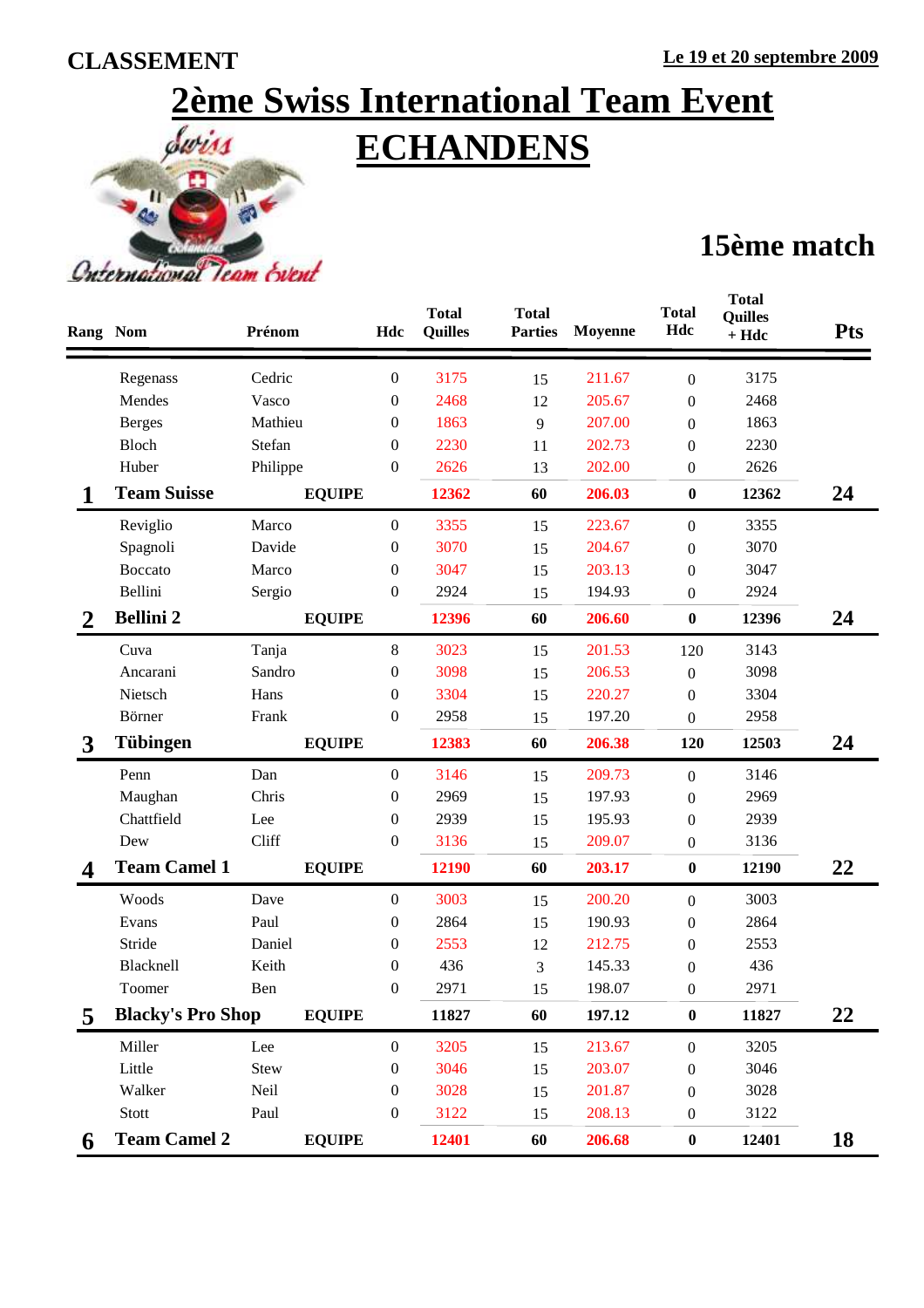|                | Rang Nom                | Prénom        | Hdc              | <b>Total</b><br><b>Quilles</b> | <b>Total</b><br><b>Parties</b> | Moyenne | <b>Total</b><br>Hdc | <b>Total</b><br><b>Quilles</b><br>$+ Hdc$ | <b>Pts</b> |
|----------------|-------------------------|---------------|------------------|--------------------------------|--------------------------------|---------|---------------------|-------------------------------------------|------------|
|                | Del Carmine             | Alesandro     | $\boldsymbol{0}$ | 2957                           | 15                             | 197.13  | $\boldsymbol{0}$    | 2957                                      |            |
|                | Vaglia                  | Vittorio      | $\boldsymbol{0}$ | 3018                           | 15                             | 201.20  | $\boldsymbol{0}$    | 3018                                      |            |
|                | Fanizza                 | Pierfranco    | $\boldsymbol{0}$ | 3115                           | 15                             | 207.67  | $\boldsymbol{0}$    | 3115                                      |            |
|                | Osella                  | Luca          | $\boldsymbol{0}$ | 3042                           | 15                             | 202.80  | $\boldsymbol{0}$    | 3042                                      |            |
| $\overline{7}$ | <b>Bellini 1</b>        | <b>EQUIPE</b> |                  | 12132                          | 60                             | 202.20  | $\boldsymbol{0}$    | 12132                                     | 18         |
|                | Ovide                   | Marcial       | $\boldsymbol{0}$ | 3306                           | 15                             | 220.40  | $\boldsymbol{0}$    | 3306                                      |            |
|                | Pérez                   | Moises        | $\boldsymbol{0}$ | 2971                           | 15                             | 198.07  | $\boldsymbol{0}$    | 2971                                      |            |
|                | Sanchez                 | Pierre-Luc    | $\boldsymbol{0}$ | 3310                           | 15                             | 220.67  | $\boldsymbol{0}$    | 3310                                      |            |
|                | Boira                   | Benito        | $\boldsymbol{0}$ | 2717                           | 15                             | 181.13  | $\boldsymbol{0}$    | 2717                                      |            |
| 8              | <b>Diagonal Masculi</b> | <b>EQUIPE</b> |                  | 12304                          | 60                             | 205.07  | $\bf{0}$            | 12304                                     | 16         |
|                | <b>Brulet</b>           | Fred          | $\boldsymbol{0}$ | 2785                           | 15                             | 185.67  | $\boldsymbol{0}$    | 2785                                      |            |
|                | Dedenon                 | Thierry       | $\boldsymbol{0}$ | 2969                           | 15                             | 197.93  | $\boldsymbol{0}$    | 2969                                      |            |
|                | Philippe                | Andre         | $\boldsymbol{0}$ | 2375                           | 12                             | 197.92  | $\boldsymbol{0}$    | 2375                                      |            |
|                | Vial                    | Paulo         | $\boldsymbol{0}$ | 3069                           | 15                             | 204.60  | $\boldsymbol{0}$    | 3069                                      |            |
|                | Privat                  | Philippe      | $\boldsymbol{0}$ | 619                            | 3                              | 206.33  | $\boldsymbol{0}$    | 619                                       |            |
| 9              | <b>Eagles</b>           | <b>EQUIPE</b> |                  | 11817                          | 60                             | 196.95  | $\bf{0}$            | 11817                                     | <b>16</b>  |
|                | Suter                   | Martin        | $\boldsymbol{0}$ | 2748                           | 15                             | 183.20  | $\boldsymbol{0}$    | 2748                                      |            |
|                | Gnägi                   | Kevin         | $\boldsymbol{0}$ | 2874                           | 15                             | 191.60  | $\boldsymbol{0}$    | 2874                                      |            |
|                | Naef                    | Markus        | $\boldsymbol{0}$ | 2742                           | 15                             | 182.80  | $\boldsymbol{0}$    | 2742                                      |            |
|                | Persson                 | Göran         | $\boldsymbol{0}$ | 2823                           | 15                             | 188.20  | $\boldsymbol{0}$    | 2823                                      |            |
| 10             | <b>Basel</b>            | <b>EQUIPE</b> |                  | 11187                          | 60                             | 186.45  | $\boldsymbol{0}$    | 11187                                     | 14         |
|                | Cardinaux               | Pierre Alain  | $\boldsymbol{0}$ | 1500                           | 9                              | 166.67  | $\boldsymbol{0}$    | 1500                                      |            |
|                | Corminboeuf             | Pascal        | 0                | 2850                           | 15                             | 190.00  | $\boldsymbol{0}$    | 2850                                      |            |
|                | Cardinaux               | Cedric        | 0                | 2711                           | 15                             | 180.73  | $\boldsymbol{0}$    | 2711                                      |            |
|                | Nemeskeri               | Julien        | $\boldsymbol{0}$ | 2760                           | 15                             | 184.00  | $\boldsymbol{0}$    | 2760                                      |            |
|                | Corminboeuf             | Natacha       | 8                | 996                            | 6                              | 166.00  | 48                  | 1044                                      |            |
| 11             | Les Z'Amis              | <b>EQUIPE</b> |                  | 10817                          | 60                             | 180.28  | 48                  | 10865                                     | 12         |
|                | Marti                   | Carlos        | $\boldsymbol{0}$ | 2592                           | 15                             | 172.80  | $\boldsymbol{0}$    | 2592                                      |            |
|                | Gimeno                  | Manuel        | 0                | 2803                           | 15                             | 186.87  | $\boldsymbol{0}$    | 2803                                      |            |
|                | Dominguez               | Carlos        | $\boldsymbol{0}$ | 2889                           | 15                             | 192.60  | $\mathbf{0}$        | 2889                                      |            |
|                | Vinolas                 | Alberto       | $\boldsymbol{0}$ | 2581                           | 15                             | 172.07  | $\boldsymbol{0}$    | 2581                                      |            |
| 12             | <b>BC</b> Figueras      | <b>EQUIPE</b> |                  | 10865                          | 60                             | 181.08  | $\boldsymbol{0}$    | 10865                                     | <b>10</b>  |